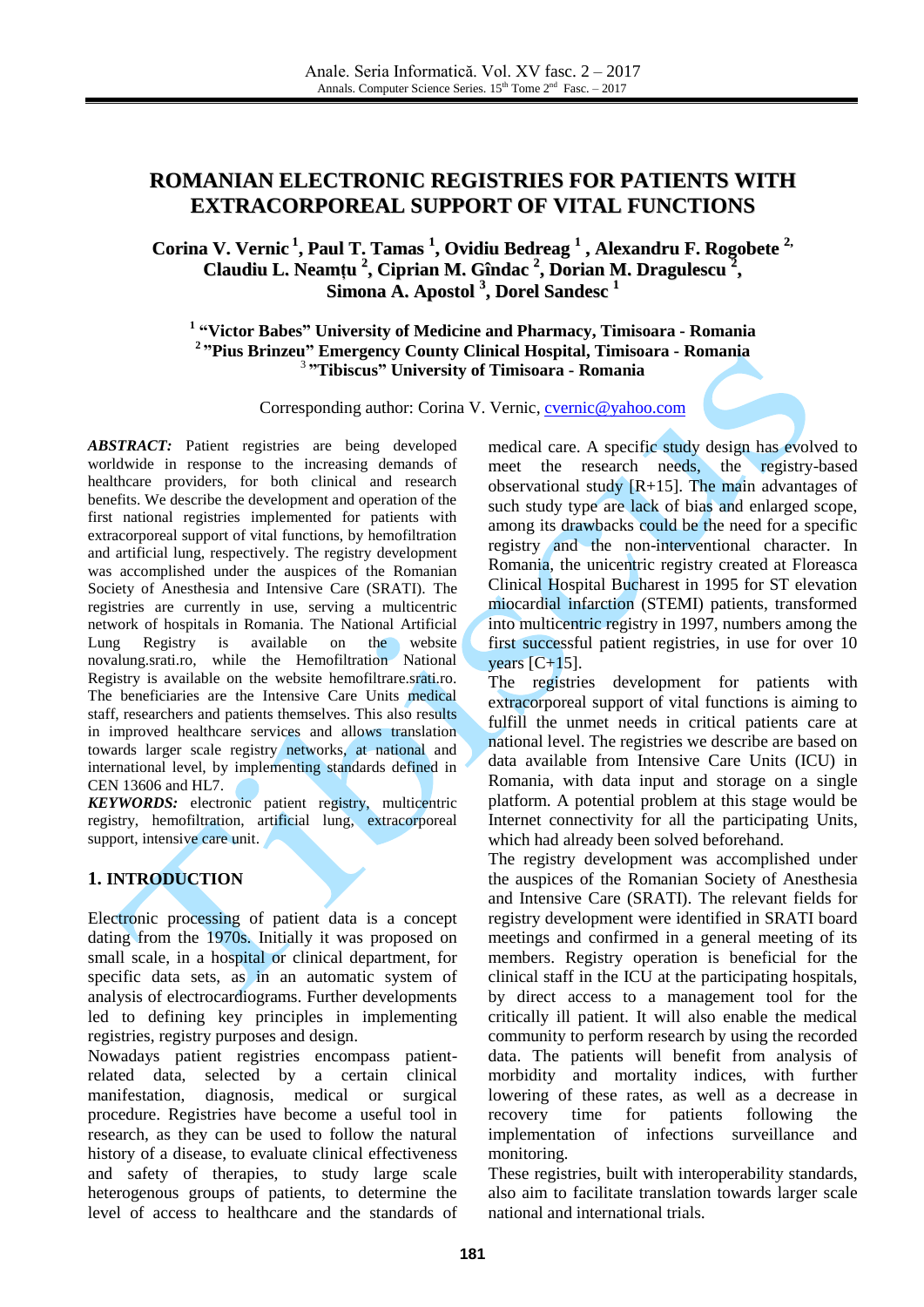#### **2. RATIONALE**

Complex biochemical and pathophysiological imbalances lead to significant impact on survival rate among the critically ill patients admitted in ICU. The most frequent death-related mechanisms are the systemic inflammatory response syndrome (SIRS), acute respiratory distress syndrome (ARDS) and multiple organ dysfunction syndrome (MODS). Besides these, the critically ill patient also bears other conditions which can be induced and augmented by the critical status. It is documented that in an acute kidney failure setting, but also in respiratory failure, cumulated with septic status, the patient can develop MODS, in up to 90% of cases, which quickly leads to death [LC07].

The extracorporeal systems for supplanting renal clearance, as well as those for blood oxygenation and  $CO<sub>2</sub>$  removal, were developed to address these aggravating factors - the renal and respiratory impairment - in the critically ill patients. The only studies available in Romania with data from the Intensive Care Units, up to the development of these two registries, were performed retrospectively, limited in time, geographically and in clinical scope. Another limiting factor was the human resource, with a finite amount of time available for both the clinical duties and research activities, also taking into account the human resources deficit in the healthcare system. There was no unified national system for reporting and monitoring renal and pulmonary impairment assisted by extracorporeal systems. Internationally there were also few implemented electronic registries, the majority of them encompassing one ICU, at local level. The registries' development is driven by the increased worldwide trend to assess health issues and investigate possible solutions by means of information stored in computerized databases.

The registries developed under SRATI auspices address these information deficits and allow for real time input of patients vital data, with a synthesis of clinical parameters and laboratory values, with a

patient file being prepared in a custom format that can be visualised locally or in other centers. User feedback is also an important indicator for assessing registry functionality. The severity and prognostic scores are automatically computed, thus facilitating medical interventions.

This forms the base for developing a decision support system for clinicians, with potential of improving the specific morbidity and mortality indices. The standardized data input and information storage will allow further access and integration with international databases created in compliance with CEN 13606 and HL7 standards [D+06, S+06, TKK13].

#### **3. REGISTRY OPERATION**

The following hospitals are currently enrolled in the multicentric registries: Emergency Clinical County Hospitals in Cluj Napoca, Oradea, Timisoara as well as the Emergency Hospital of the Internal Affairs Ministry in Bucharest. The Artificial Lung National Registry is available on the website novalung.srati.ro, while the Hemofiltration National Registry is available on the website hemofiltrare.srati.ro. Preliminaries included infrastructure set-up (server configuration, domain reservation, web page creation). User names and passwords have been generated for ICU staff in the hospitals, to facilitate data input into the registry and retrieval thereof. The designated operator in a hospital's ICU uses his credentials to log in to the respective website (fig. 1,2).

The main registry page allows for visualizing the data entries for existing patients' datasets, adding a new entry, searching by a specific string (diagnosis) or performing basic statistics on the available information.

Summary parameters (origin hospital, patient ID coded as initials or chart number, admission date and complete diagnosis) are provided for each database entry. Password change and exit for the current user are also possible (fig. 3, 4).

| $\leftarrow$ $\rightarrow$ $C$ $\Omega$ | <b>10 g</b> hemofiltrare.srati.ro | $\cdots$ $\odot$ $\bigcirc$ $\bigcirc$ $\bigcirc$ cautà |  |
|-----------------------------------------|-----------------------------------|---------------------------------------------------------|--|
|                                         |                                   |                                                         |  |
|                                         |                                   | Registrul Național de<br>Hemofiltrare                   |  |
|                                         |                                   | Utilizator<br>Parola                                    |  |
|                                         |                                   | Autentificare<br>Înregistrare                           |  |
|                                         |                                   |                                                         |  |

**Fig. 1. Homepage of the Hemofiltration National Registry**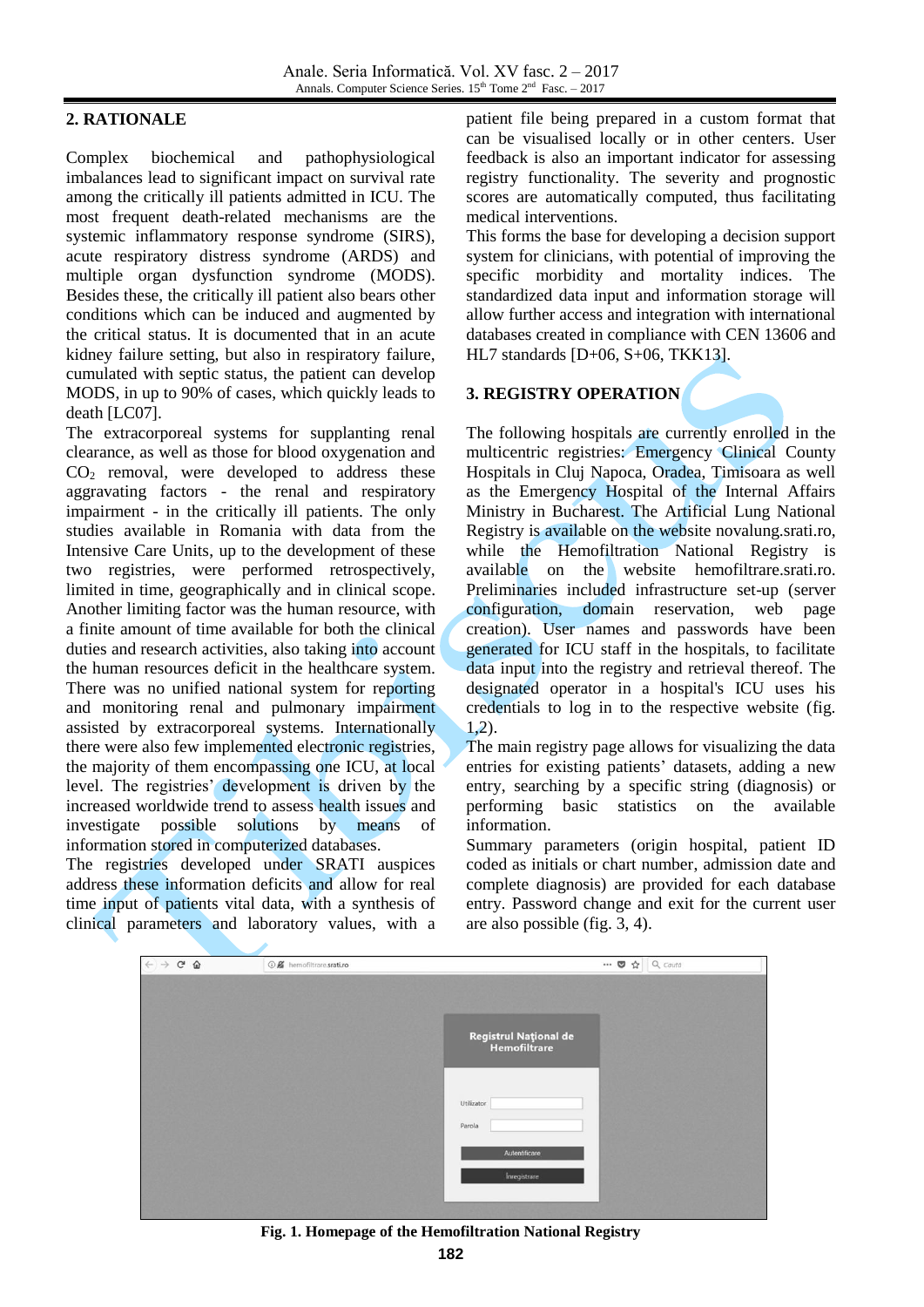

**Fig. 2. Homepage of the Artificial Lung National Registry**

| $\leftarrow$ $\rightarrow$ $\alpha$ $\omega$ | 1 hemofiltrare.srati.ro/dashboard.php |                         |                 |                  | $\blacksquare$                                             | Q Caută<br>☆                  |                                           |
|----------------------------------------------|---------------------------------------|-------------------------|-----------------|------------------|------------------------------------------------------------|-------------------------------|-------------------------------------------|
|                                              |                                       |                         |                 |                  |                                                            | Schimbă parola<br>Utilizatori | <b>Bun venit, Administrator</b><br>leşire |
|                                              |                                       |                         |                 |                  |                                                            |                               |                                           |
|                                              | Registrul național de hemofiltrare    |                         |                 |                  |                                                            |                               |                                           |
|                                              | <b>Export XLS</b><br>Statistică       |                         |                 |                  |                                                            |                               |                                           |
|                                              | Toate<br>Proprii                      |                         |                 |                  | Caută                                                      |                               | $\mathbb{Q}$                              |
|                                              | <b>Spital</b>                         | <b>Initiale pacient</b> | <b>Numär FO</b> | Dată internare ! |                                                            | <b>Diagnostic</b>             |                                           |
|                                              | Spitalul Judetean de Urgenta          |                         |                 |                  | MSOF, Soc septic, Insuficienta renala ac. plurifactoriala, |                               |                                           |

**Fig. 3. Main page of the Hemofiltration National Registry**



**Fig. 4. Main page of the Artificial Lung National Registry**

The patient's chart is initialized with demographical, clinical and laboratory data after their ICU admission. During their stay, the patients are monitored and specific values are updated in the registry. Upon the patient's transfer or death, the registry is updated with representative data such as:

- demographical data (age, sex, weight, height),
- type of mechanical ventilation that was employed,
- admission time in the ICU,
- hospitalization time,
- time and cause of death
- associated conditions developed after admission,
- extracorporeal therapy duration,
- vasopressor and diuretic medication duration,
- diuresis,
- sepsis incidence,
- acid-base balance parameters,
- oxygen and carbon dioxide status,
- lung imaging changes, other specific laboratory tests,
- MODS incidence,
- $\bullet$  clinical status of the patient upon discharge (fig. 5).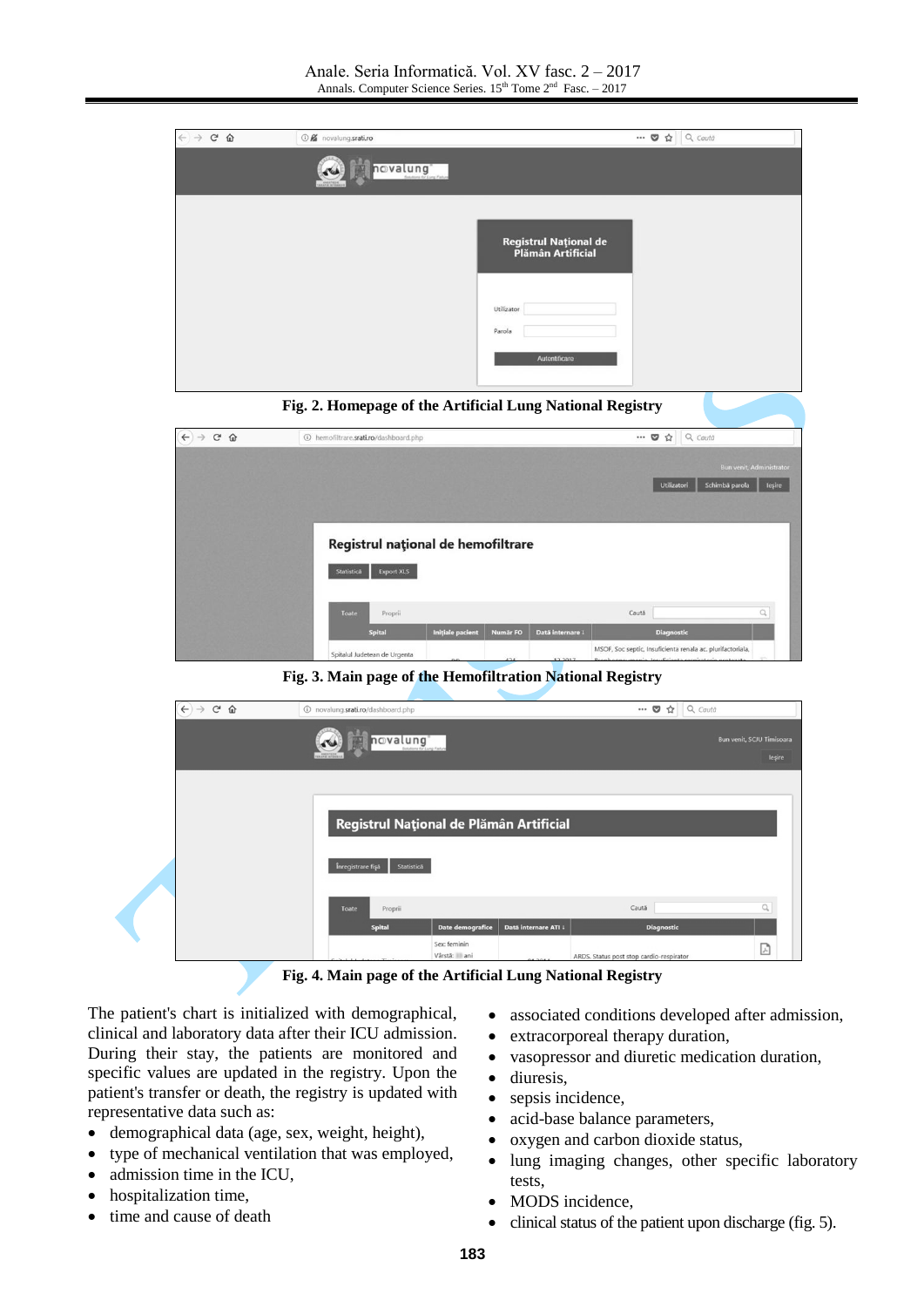#### Anale. Seria Informatică. Vol. XV fasc. 2 – 2017 Annals. Computer Science Series.  $15<sup>th</sup>$  Tome  $2<sup>nd</sup>$  Fasc.  $-2017$

| Fişă de înregistrare iLA    | Nr. 4                      |                                                         |                         |                  |  |  |
|-----------------------------|----------------------------|---------------------------------------------------------|-------------------------|------------------|--|--|
| Spital:                     |                            | Spitalul Județean Timișoara                             | Tipul secției ATI:      | Interdisiplinară |  |  |
| Localitate:                 | Timisoara                  |                                                         | Număr de utilizări iLA: | >10/an           |  |  |
| 1. Rezultat                 |                            |                                                         |                         |                  |  |  |
| Internare în ATI:           |                            | 16.01.2014                                              | Externare din ATI:      | 27.01.2014       |  |  |
| Intubatie:                  |                            | 30.01.3                                                 | Traheostomie:           |                  |  |  |
| Detubare/decanulare:        |                            |                                                         | Start iLA:              | 17.01.2014       |  |  |
| Stop iLA:                   |                            | 22.01.30                                                | Deces pacient:          | NU               |  |  |
| Scor APACHE la startul iLA: |                            | m                                                       | Cauză deces:            |                  |  |  |
| 2. Date demografice         |                            |                                                         |                         |                  |  |  |
| Sex:                        |                            |                                                         | Vårsta:                 | 33 am            |  |  |
| Înălțime:<br>62 cm          |                            |                                                         | Greutate:               | 50 kg            |  |  |
|                             |                            |                                                         | Greutate ideală:        | <b>SS 7 kg</b>   |  |  |
|                             | 3. Indicații și diagnostic |                                                         |                         |                  |  |  |
| Indicații iLA:              |                            | ance offragratective<br>63 respiratorio hiposto3        |                         |                  |  |  |
| Diagnostic:                 |                            | <b>Edit Draufficiantia</b><br>as penalt situate careful |                         |                  |  |  |

| 4.1 Canule cu un lumen                              |               |                               |               |                   |  |
|-----------------------------------------------------|---------------|-------------------------------|---------------|-------------------|--|
|                                                     | Tipul de vas  | Märimea (Fr)                  | Lungimea (cm) | Produsul utilizat |  |
|                                                     |               | $\mathbf 0$                   | $\mathbf 0$   |                   |  |
| Drenajul sângelui                                   |               | $\overline{0}$                | $\Omega$      |                   |  |
| Reperfuzarea sângelui                               |               | 0                             | $\mathbf 0$   |                   |  |
| 4.2 Canule cu dublu lumen                           |               |                               |               |                   |  |
|                                                     | Tipul de vas  | Märimea (Fr)                  | Lungimea (cm) | Produsul utilizat |  |
| Drenajul / Reperfuzarea sângelui                    | Vena femurală | $\mathbf 0$                   | $\circ$       |                   |  |
| 6. Anticoagulante                                   |               |                               |               |                   |  |
| Heparină: UFH<br>20                                 |               | Acid Acetil Salicilic (ASA)   |               | $\mathbf 0$       |  |
| 7. Complicații                                      |               |                               |               |                   |  |
|                                                     |               | Hemoragie la locul de puncție |               | <b>NU</b>         |  |
|                                                     | <b>NU</b>     |                               |               | NU                |  |
| Indoirea (răsucirea) canulei<br>Trombozarea canulei | <b>NU</b>     | Ischemie la nivelul membrului |               |                   |  |
| Embolism                                            | <b>NU</b>     | Dislocare de canulã           |               | NU                |  |

| Fig. 5. Patient chart in the Artificial Lung National Registry |  |  |  |  |  |  |  |
|----------------------------------------------------------------|--|--|--|--|--|--|--|
|----------------------------------------------------------------|--|--|--|--|--|--|--|

Once the data have been entered, there are statistics available for computing: primary statistics based on one variable among the ones recorded in the registry:

demographical variables (sex, age),

Boală cronică pulmo

- diagnostics, comorbidities (such as heart failure, diabetes, cirrhosis),
- clinical scores (APACHE, SOFA),
- renal status (with indicators like diuresis state, creatinine level, hyperkalemia),
- non-renal conditions (sepsis, pancreatitis, trauma, burns etc),
- employed techniques (plasmapheresis, CRRT types etc),
- treatment options (anticoagulants, diuretics etc),
- complications (such as hypotension, bleeding, arrhythmias, filter clogging)
- patient's evolution (fig. 6).



**Fig. 6. Statistical tools for the Hemofiltration National Registry**

## **4. CONCLUSIONS**

There are 4 emergency hospitals with ICU enlisted to enter data into the two registries, thus creating the premises for expansion of these registries, by helping to eliminate challenges in routine collection of patient-related data and connecting clinical data to patient outcomes.

The two registries already contain over 150 entries of patients with extracorporeal support of vital functions, enabling further development for clinical and research use.

Undergoing research on patient outcomes is needed to determine the impact of registries of patients with extracorporeal support of vital functions on general and specific morbidity and mortality in the ICU admitted patient population.

### **REFERENCES**

- [C+15] **Cretu D. E., Udroiu C. A., Stoicescu C. I., Tatu-Chitoiu G., Vinereanu D. -** *Predictors of in-Hospital Mortality of ST-Segment Elevation Myocardial Infarction Patients Undergoing Interventional Treatment. An Analysis of Data from the RO-STEMI Registry.* Maedica (Buchar) 2015 Sep; 10(4): 295– 303.
- [D+06] **Dolin R. H., Alschuler L., Boyer S., Beebe C., Behlen F. M., Biron P. V., Shabo A. -** *HL7 Clinical Document Architecture, Release 2.* J Am Med Inform Assoc. 2006 Jan-Feb; 13(1): 30– 39.